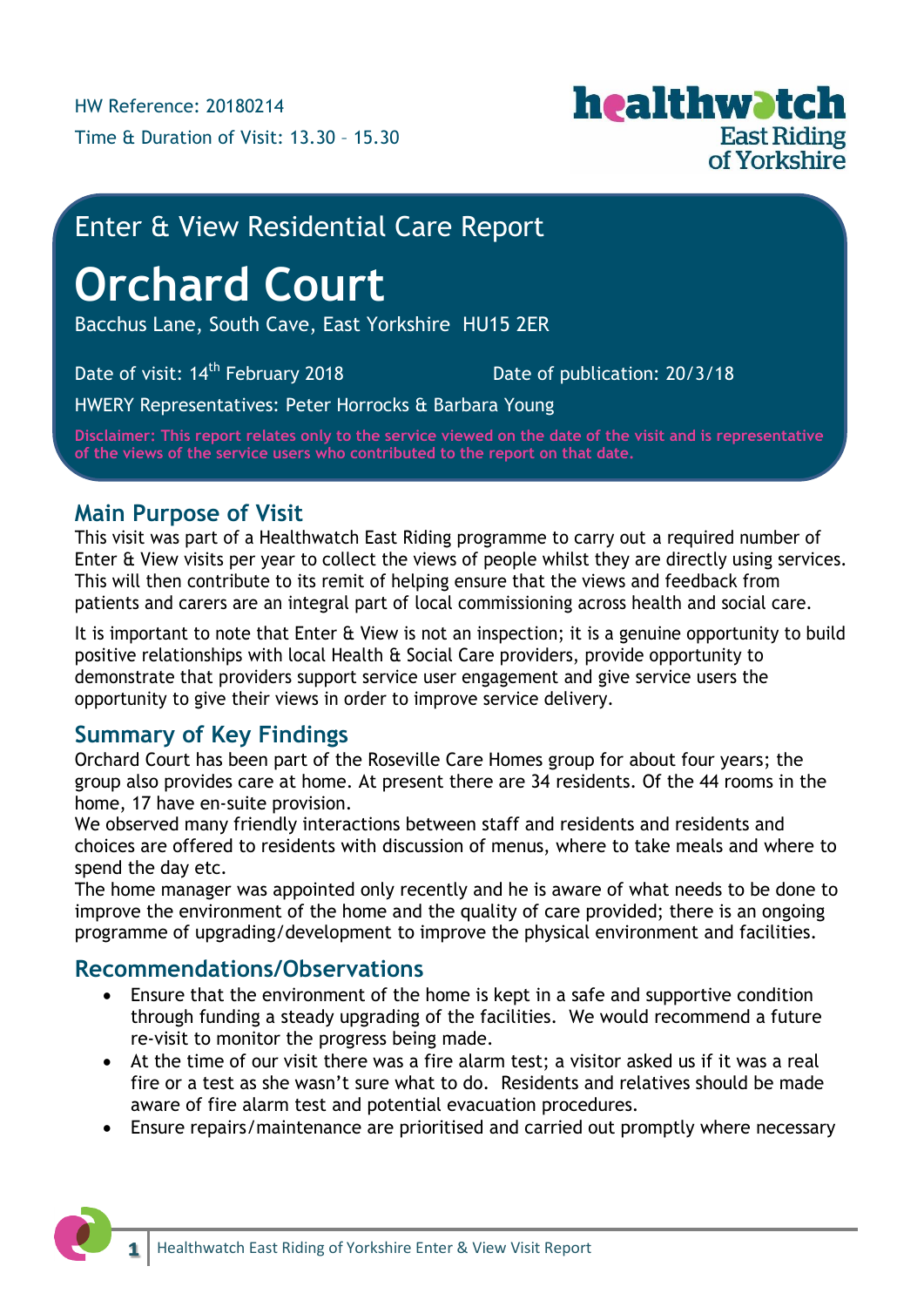# **Full Report**

### **Background**

Local Healthwatch has a number of specific statutory activities that it is required to deliver, defined in five Healthwatch Quality Statements, specifically

- Strategic Context & Relationships
- Community Voice & Influence
- Making a Difference Locally

Within the context of Enter & View:

- Informing People
- Relationship with Healthwatch England

Under its remit of 'Community Voice & Influence', Healthwatch has a responsibility to support local people to share their experience and opinions of local services.

Under its remit of 'Making a Difference Locally', Healthwatch has a responsibility to capture the experience of local people in our research and reports, use the opinions and experiences of the public to produce recommendations for change and ensure our recommendations for change are heard and responded to by relevant decision makers.

Under its remit of 'Informing People', Healthwatch has a responsibility to ensure that we provide the public with accurate, reliable, relevant and useful information about local services, when they need it, in a format that meets their needs.

# **Main Findings**

#### **How safe is the setting for service users?**

Lighting in the home is poor in several areas.

There is a shortage of signing to indicate the function of doors; more could be done to identify room ownership; wear and tear is prevalent; parts of the home are untidy; equipment is not always put away after use and there is a lack of storage space.

Rotten window frames noted by CQC last year are still evident.

We saw an example of recent upgrading of a room which showed the benefit of a fresh approach.

Residents are checked at least hourly. Call systems are installed and night time movement detectors are available.

Medication is distributed by senior carers and organised via a Boots system; prescriptions can be sourced quickly if necessary.

The kitchen has a 5 star food hygiene rating (the highest score possible).

The laundry seems cramped and old fashioned although separation of soiled linen/clothing/bedding appears well organised.

The door to the lift is not user friendly for wheelchair users.

#### **How effective do service users consider the service to be?**

Good GP support is provided mainly by regular twice weekly visits.

District nursing is freely available, visits occurring on or about alternate days. Continence assessments are provided quickly if needed.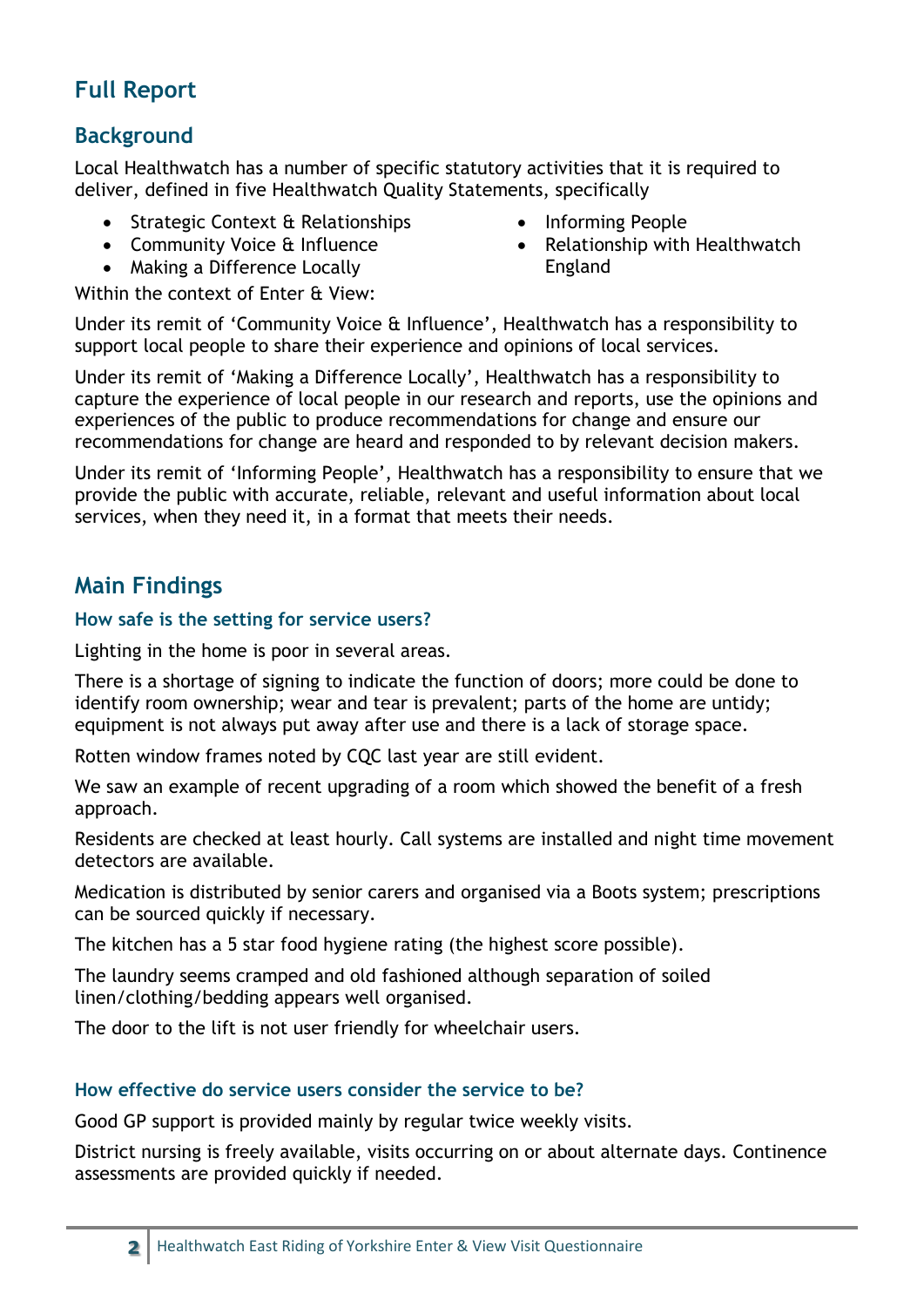'Patient Passports' are in use for hospital communications.

There are in-home optical, chiropody and therapy services; aids and appliances can be sourced easily.

A hairdresser attends twice weekly with a well-equipped salon on the first floor.

#### **How caring do service users find the service?**

Care plans and full risk assessments are in use. The home is planning a move to continuous care plan updating via hand held devices. End of life plans are created if residents are willing but few have been completed as yet.

Residents have a key worker.

Pets are allowed so long as they do not affect other residents adversely.

The home has been able to accept couples if needed.

Choice is offered to residents with discussion of menus, where to take meals and where to spend the day. Meals can be eaten in the resident's room if so chosen.

Residents praised the helpfulness of staff 'if they're not too busy' and appreciated their freedom to choose, residents described staff as 'approachable'.

We observed many friendly interactions between staff and residents. Relatives commented that some staff were better than others at communicating with residents.

Some staff questionnaires referred to not having enough time to spend with residents.

One resident told us she was very happy and had no complaints.

#### **How responsive to their needs do service users find the service?**

Orchard Court provides respite care and occasional day care.

We met the full time activities organiser. Daily pastimes are planned (hand massages, knit and natter) plus larger scale events involving staff, relatives and residents. Contact has been made with a local primary school and successful visits have taken place. A St Valentine's party was taking place at the time of our visit.

A BBQ had previously taken place and a charity event raising money for Alzheimer's association.

Residents' meetings take place to which relatives are invited. So far only a few have attended.

#### **How well-led do service users consider the service to be?**

We were much helped by the home manager Simon Farley who took a good deal of time to answer our questions and guide us round the home. The home manager was appointed only recently. It is his first post at this level. He is aware of what needs to be done to improve the environment of the home and the quality of care provided.

Staffing levels permit four care staff to be on duty at night and 6 – 7 during the day. The manager is part of an on-call rota for the home.

There are no problems with recruitment or retention of staff. The home has a full-time maintenance worker.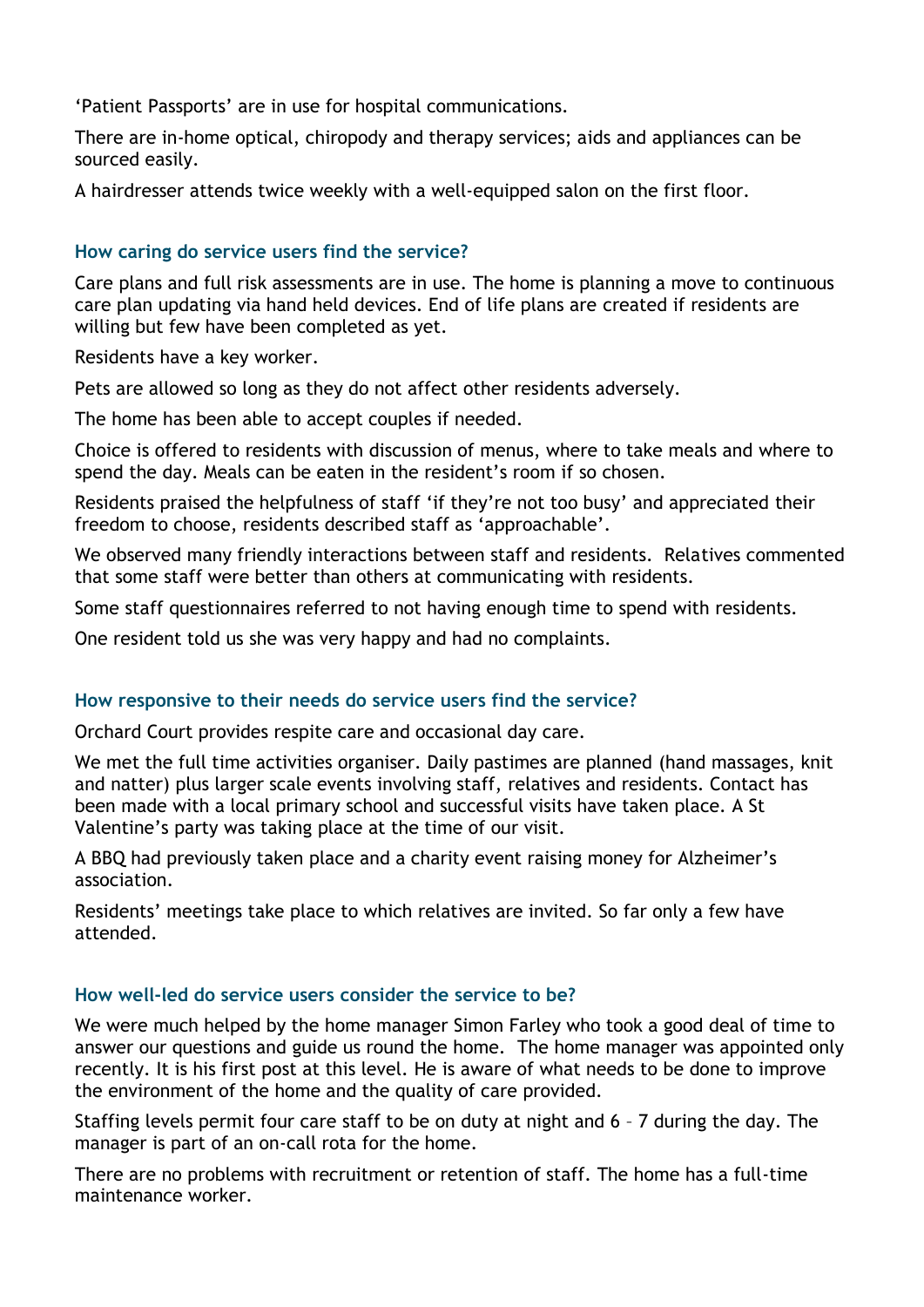Training comes from a variety of sources including the Roseville group. There is an established induction process.

*Response from Setting: Orchard Court acknowledged the content of the report as being factually accurate.*

| Signed on behalf of HWERY | Matthew Fawcett | Date: 20/3/18 |
|---------------------------|-----------------|---------------|
|                           |                 |               |